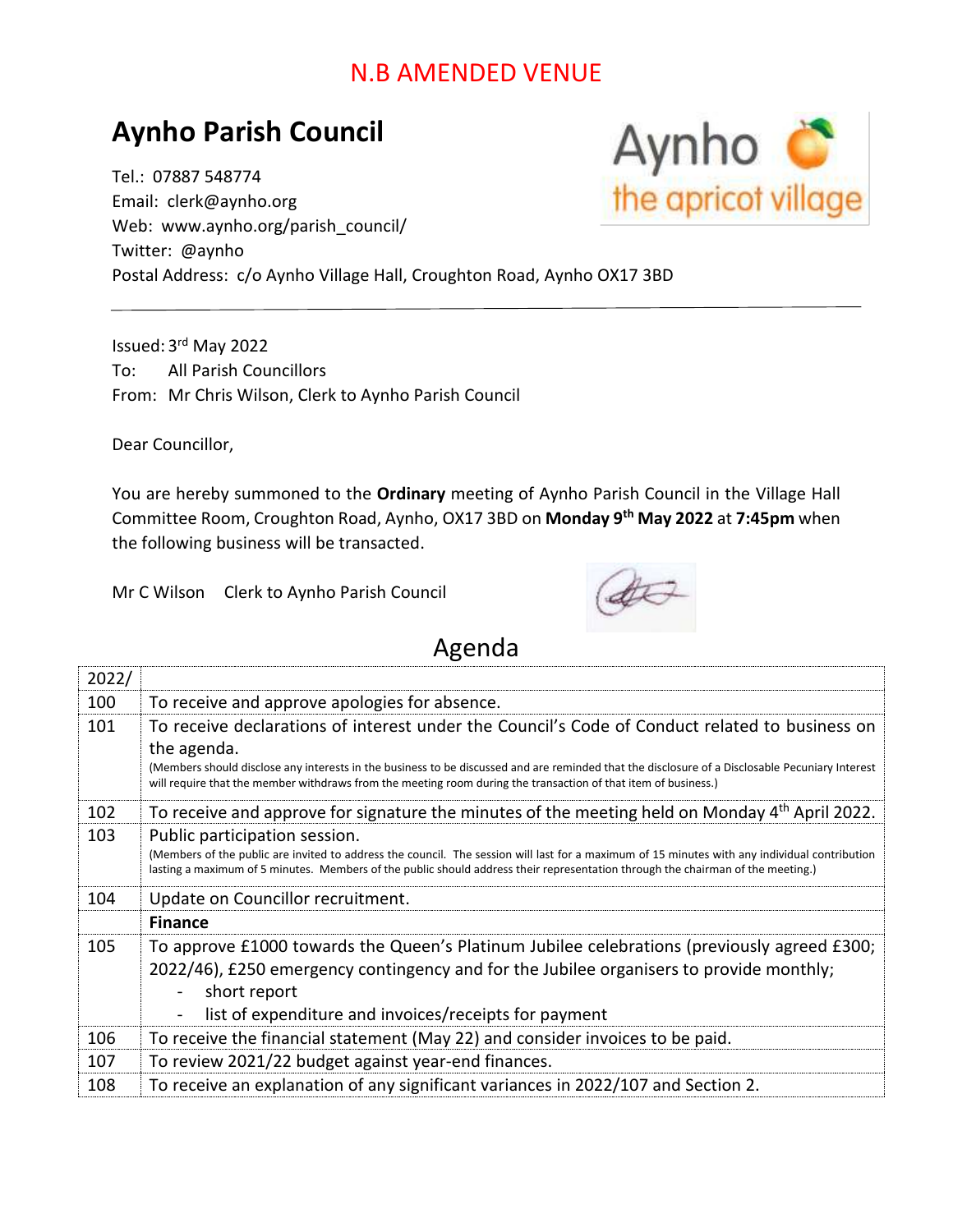| 109 | To confirm receipt of a signed Section 2 (Accounting Statements 21-22) of the AGAR from the<br>RFO.                                                                                                                                                                                                                                                                                                                                                                                                                                                                                                                                                                                                                                                                                                           |
|-----|---------------------------------------------------------------------------------------------------------------------------------------------------------------------------------------------------------------------------------------------------------------------------------------------------------------------------------------------------------------------------------------------------------------------------------------------------------------------------------------------------------------------------------------------------------------------------------------------------------------------------------------------------------------------------------------------------------------------------------------------------------------------------------------------------------------|
| 110 | To receive a bank reconciliation in support of Section 2.                                                                                                                                                                                                                                                                                                                                                                                                                                                                                                                                                                                                                                                                                                                                                     |
| 111 | To confirm receipt of £2274.45 as Community Infrastructure Levy (CIL) payment for Friars Well,<br>11 Roundtown, Aynho WNS/2021/0380/MAF.                                                                                                                                                                                                                                                                                                                                                                                                                                                                                                                                                                                                                                                                      |
| 112 | RFO to confirm CIL payment 2022/111 is 'ring fenced' for specified CIL expenditure.                                                                                                                                                                                                                                                                                                                                                                                                                                                                                                                                                                                                                                                                                                                           |
| 113 | To confirm scrutiny of invoices, bank statements and internal financial controls for January,<br>February and March 2022.                                                                                                                                                                                                                                                                                                                                                                                                                                                                                                                                                                                                                                                                                     |
|     | <b>Planning</b>                                                                                                                                                                                                                                                                                                                                                                                                                                                                                                                                                                                                                                                                                                                                                                                               |
| 114 | To consider and respond to the consultation on:<br>WNS/2022/0818/MAF: Aynhoe Park House, Aynho Park, Aynho OX17 3BQ<br>Variation of Condition 1 (plans) and Condition 9 (landscaping) to planning application<br>S/2020/0488/MAF (Three new dwellings, new heritage workshop and associated parking, new<br>gated access and landscape works) to include a new pool to House 2 only at Aynhoe Park House.                                                                                                                                                                                                                                                                                                                                                                                                     |
| 115 | To consider and respond to the consultation on:<br>WNS/2022/0776/NMA: Aynhoe Park House, Aynho Park, Aynho OX17 3BQ<br>Non-Material Amendment S/2019/2344/FUL Flexible use (Sui Generis) of the Main House<br>(including East Wing and West Wing) for: holding hospitality events (including weddings and<br>parties etc.), conferences and displays; retail (including the display for sale of interior and<br>exterior home furniture, furnishings, artworks and associated goods); professional design<br>services including architecture, interior design and landscaping; provision for the sale of food and<br>drink for consumption on the premises; and / or use of the ground and first floor of the West<br>Wing (part) as a 'dwelling".) to show Workshop and Potting areas as Retail Gallery use. |
| 116 | To consider, respond or receive update to the consultations on developments in Cherwell:<br>a. Proposed warehouse development Baynards Green.                                                                                                                                                                                                                                                                                                                                                                                                                                                                                                                                                                                                                                                                 |
|     | b. Consultation on the Oxfordshire Strategic Rail Freight Interchange (OXSRFI) at Heyford.<br><b>Maintenance</b>                                                                                                                                                                                                                                                                                                                                                                                                                                                                                                                                                                                                                                                                                              |
| 117 | To receive an update and discuss the newly appointed grass cutting and contractor.                                                                                                                                                                                                                                                                                                                                                                                                                                                                                                                                                                                                                                                                                                                            |
| 118 | To receive an update on the draft annual village maintenance schedule and workflow.                                                                                                                                                                                                                                                                                                                                                                                                                                                                                                                                                                                                                                                                                                                           |
| 119 | To receive an update on the project to renew street name signs (2022/80).                                                                                                                                                                                                                                                                                                                                                                                                                                                                                                                                                                                                                                                                                                                                     |
| 120 | To discuss and consider quotes for painting 3 village entrance gateways, budget £1500 (max.).                                                                                                                                                                                                                                                                                                                                                                                                                                                                                                                                                                                                                                                                                                                 |
|     | <b>Health, Wellbeing and Community Matters</b>                                                                                                                                                                                                                                                                                                                                                                                                                                                                                                                                                                                                                                                                                                                                                                |
| 121 | To confirm the August Bank Holiday Monday 2022 car boot, event scheduled and organisers.                                                                                                                                                                                                                                                                                                                                                                                                                                                                                                                                                                                                                                                                                                                      |
|     | Recreational Matters - sportsfield, playground and Aynho Active                                                                                                                                                                                                                                                                                                                                                                                                                                                                                                                                                                                                                                                                                                                                               |
| 122 | To receive and review a vision statement for Aynho Active.                                                                                                                                                                                                                                                                                                                                                                                                                                                                                                                                                                                                                                                                                                                                                    |
| 123 | To receive and agree an outline development plan for the sports field.                                                                                                                                                                                                                                                                                                                                                                                                                                                                                                                                                                                                                                                                                                                                        |
| 124 | To agree an emergency remedial maintenance fund for the pavilion £500.                                                                                                                                                                                                                                                                                                                                                                                                                                                                                                                                                                                                                                                                                                                                        |
| 125 | To receive an update from the independent Park Club Draw organiser, including;                                                                                                                                                                                                                                                                                                                                                                                                                                                                                                                                                                                                                                                                                                                                |
|     | a. Current number of players.                                                                                                                                                                                                                                                                                                                                                                                                                                                                                                                                                                                                                                                                                                                                                                                 |
|     | Expected monthly prize.<br>b.                                                                                                                                                                                                                                                                                                                                                                                                                                                                                                                                                                                                                                                                                                                                                                                 |
|     | Expected donation to APC 22-23.<br>c.                                                                                                                                                                                                                                                                                                                                                                                                                                                                                                                                                                                                                                                                                                                                                                         |
| 126 | <b>Risk &amp; Risk Assessment</b>                                                                                                                                                                                                                                                                                                                                                                                                                                                                                                                                                                                                                                                                                                                                                                             |
|     |                                                                                                                                                                                                                                                                                                                                                                                                                                                                                                                                                                                                                                                                                                                                                                                                               |

Please note, this is a public meeting. Copies of all council papers are available to download at www.aynho.org/parish\_council/